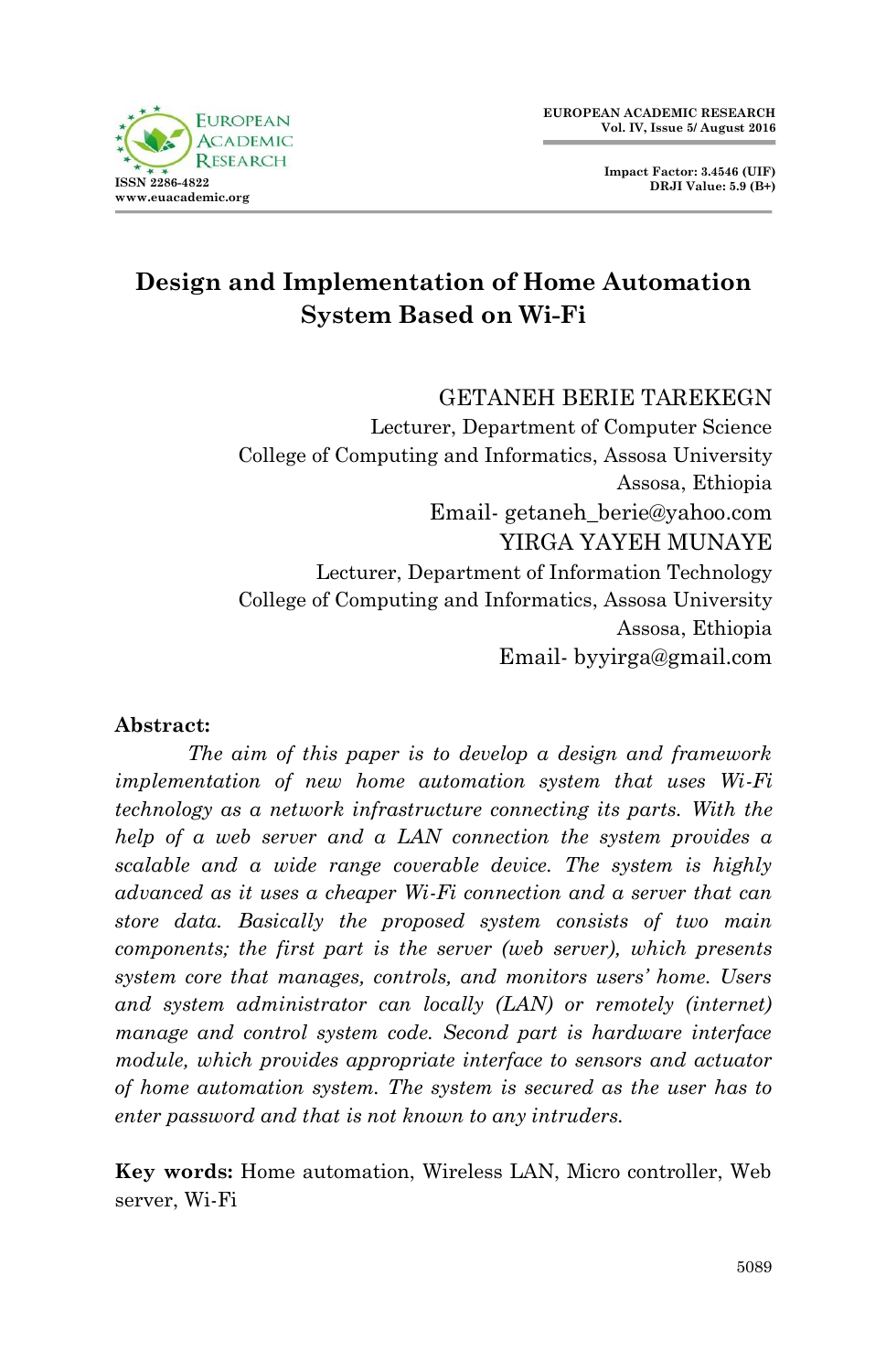### **1. INTRODUCTION**

Home automation has an important role in today's human life and it improves the quality of people's life by facilitating a comfortable and safe environment. Home automation systems are developed in recent years that make use of emerging technologies for the development. Home automation has become a one of the upcoming field that introduces many technologies for making the automation easy and with good performance. Most of the systems make use of a web server and mobile communication for controlling the home appliances.

A home automation system is a means that allows users to control electric appliances of various kinds. Home automation is also known as domestics, a contraction of the words "domestic robotics". When home automation principles are applied to buildings not falling in the "home" category, building automation system is a commonly used term. The most common usage scenario of a home automation system is lighting control, which is fairly easy to both explain and set up.

The main objective of the paper is to design an advanced home automation system based on Wi-Fi technology where the devices can be enabled or disabled using a Personal Computer (PC) or Laptop or Smart Phones through Wi-Fi. This technology finds its importance in the field of technology due to its user friendly nature. The technology serves well with the replacement of the traditional switch systems.

#### **Automation**

It is the most frequently spelled term in the field of electronics. The hunger for automation brought many revolutions in the existing technologies. These had greater importance than any other technologies due to its user-friendly nature. These can be used as a replacement of the existing switches in home which produces sparks and also results in fire accidents in few situations. Considering the advantages of Wi-Fi an advanced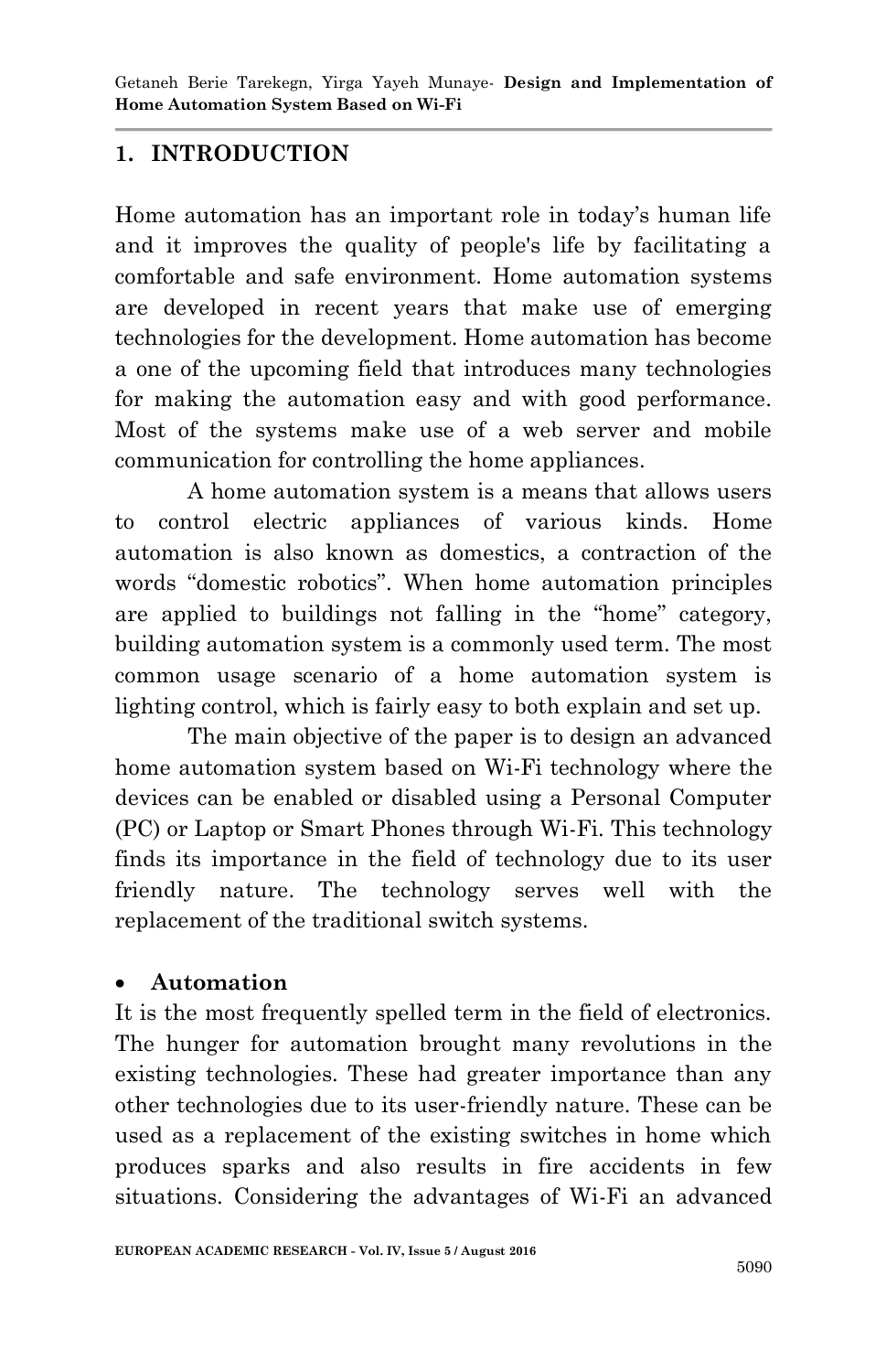automation system was developed to control the appliances in the house.

## **Wireless Fidelity (Wi-Fi)**

It is an advanced automation system that uses radio frequency to transmit data through the air. With an initial speed of 1 mbps to 2 mbps, it transmits data with a frequency band of 2.4 GHz thus establishing the concept of frequency division multiplexing technology and ranges from 40-300 feet. The devices are mainly controlled through a microcontroller. The data is sent from the PC over Wi-Fi and will be received by Wi-Fi module connected to the microcontroller which reads the data and decides the switching mode of the electrical devices connected to it through Relay Boards. The microcontroller is programmed using C language.

## **Home Automation System**

It is a technique to use computer/smartphone and information technology in controlling home appliances and home features is called HOME AUTOMATION SYSTEM.

Some of the advantages of wireless technology over wired technology:

- Due to its non-necessity of cabling, the installation cost is reduced to a greater extent.
- In adjacent or remote places, wireless nodes can be mounted everywhere. This helps in enlarging the covered area.
- System is scalable and the extension is easy as it does not need any physical support.
- Placement of wireless nodes is very easy as it can be installed at any location such as glass buildings or historical buildings.
- Any number of mobile devices can be attached with the system anywhere around the world.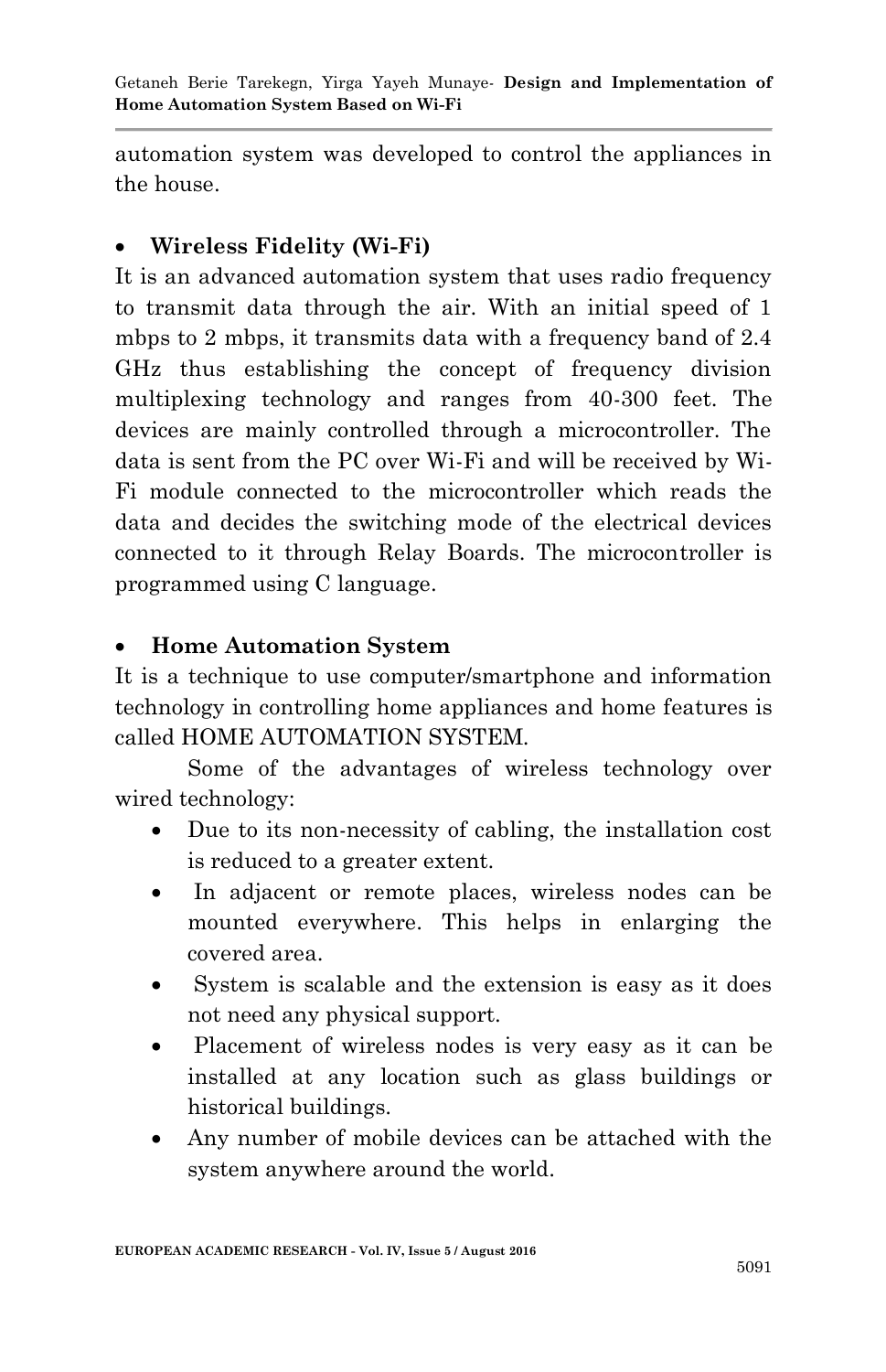### **2. PROBLEM DEFINITION**

Home automation systems face four main challenges [3], these are high cost of ownership, inflexibility, poor manageability, and difficulty achieving security. The main objectives of that research is to design and to implement a cheap and open source home automation system that is capable of controlling and automating most of the house appliance through an easy manageable web interface to run system has a great flexibility by using Wi-Fi technology to interconnect its distributed modules to home automation server. That will decrease deployment cost and will increase the ability of upgrading, and system reconfiguration. System will make use of secure wireless LAN connections between distributed hardware modules and server, and secure communication protocols between users and server.

## **3. FEATURES AND BENEFITS OF HOME AUTOMATION SYSTEMS**

### **A. Features**

- $\overline{\text{ }}$  Wi-Fi based user-friendly interfacing.
- $\downarrow$  Low power consumption.
- $\downarrow$  Controls high and low voltage devices.
- $\ddagger$ . Long life.
- $\overline{\phantom{a}}$  Reduced installation costs.
- Easy development, installation, and coverage.
- $\overline{\phantom{a}}$  System scalability and easy extension.

#### **B. Benefits of Home Automation Systems**

In recent years, wireless systems like WLAN have become more and more common in home networking. Also in home and building automation systems, the use of wireless technologies gives several advantages that could not be achieved using a wired network only.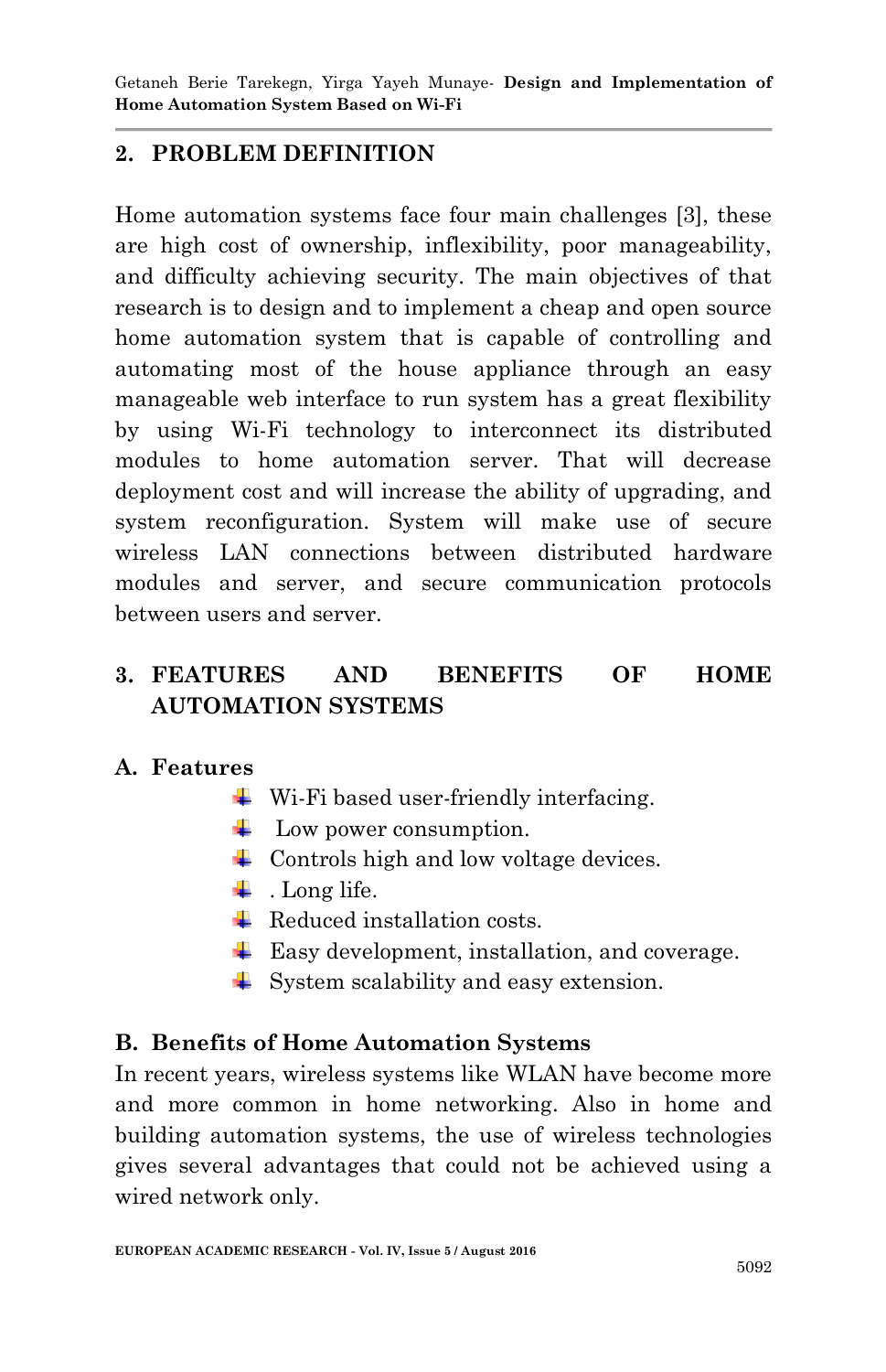- I. **Reduced installation costs**: First and foremost, installation costs are significantly reduced since no cabling is necessary. Wired solutions require cabling, where material as well as the professional laying of cables (e.g. into walls) is expensive.
- II. **Easy deployment, installation, and coverage:** Wireless nodes can be mounted almost anywhere. In adjacent or remote places, where cabling may not be feasible at all, e.g., a garden house or the patio, connection to the home network is accomplished instantly by simply mounting nodes in the area. Hence, wireless technology also helps to enlarge the covered area.
- III. **System scalability and easy extension**: Deploying a wireless network is especially advantageous when, due to new or changed requirements, extension of the network is necessary. In contrast to wired installations, additional nodes do not require additional cabling which makes extension rather trivial. This makes wireless installations a seminal investment.
- IV. **Aesthetical benefits**: As mentioned before, placement of wireless nodes is easy. Apart from covering a larger area, this attribute helps to full aesthetical requirements as well. Examples include representative buildings with all-glass architecture and historical buildings where design or conservatory reasons do not allow laying of cables.
- V. **Integration of mobile devices:** With wireless networks, associating mobile devices such as PDAs and Smartphones with the automation system becomes possible everywhere and at any time, as a device's exact physical location is no longer crucial for a connection (as long as the device is in reach of the network). Typical examples include an engineer who connects to the network, performs a particular management task, and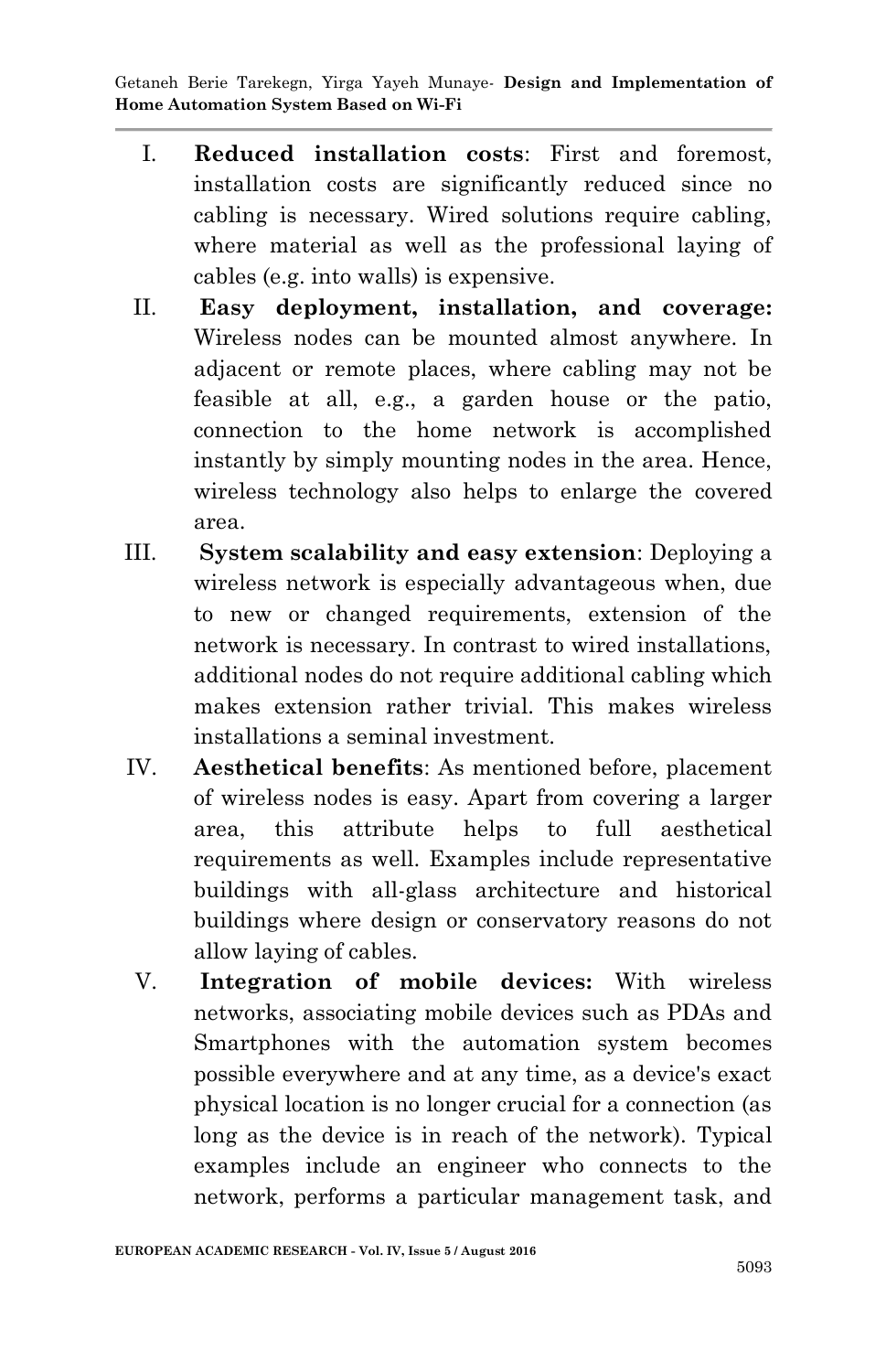disconnects after having finished the task; or control of blinds using a remote control. For all these reasons, wireless technology is not only an attractive choice in renovation and refurbishment, but also for new installations.

## **4. SYSTEM REQUIREMENTS**

### **4.1. User Requirements**

Through easy web based interface, user can easily manage system remotely or locally home automation system.

### **4.2. Business Requirements**

Home automation system commonly provides a graphical user interface through a browser, and communicates with devices over a wireless network. Due to this networked property of home automation related systems, it is natural that communication with the interface is carried out over a networked structure as well. The Internet is a network that already exists, is high standardized, and been proven able to handle information sharing in a heterogeneous environment. Thus it is a prime candidate for the higher level of abstraction.

## **5. SYSTEM DESIGN AND IMPLEMENTATION**

### **A. Proposed Home Automation System layout**

As mentioned the proposed home automation system consists of three main modules, the server, the hardware interface module, and the software package. The following figure (1) shows the proposed system layout. Secure Wi-Fi technology is used by server, and hardware interface module to communicate with each other. User may use the same technology to login to the server web based application. If server is connected to the internet, so remote users can access server web based application through the internet using compatible web browser.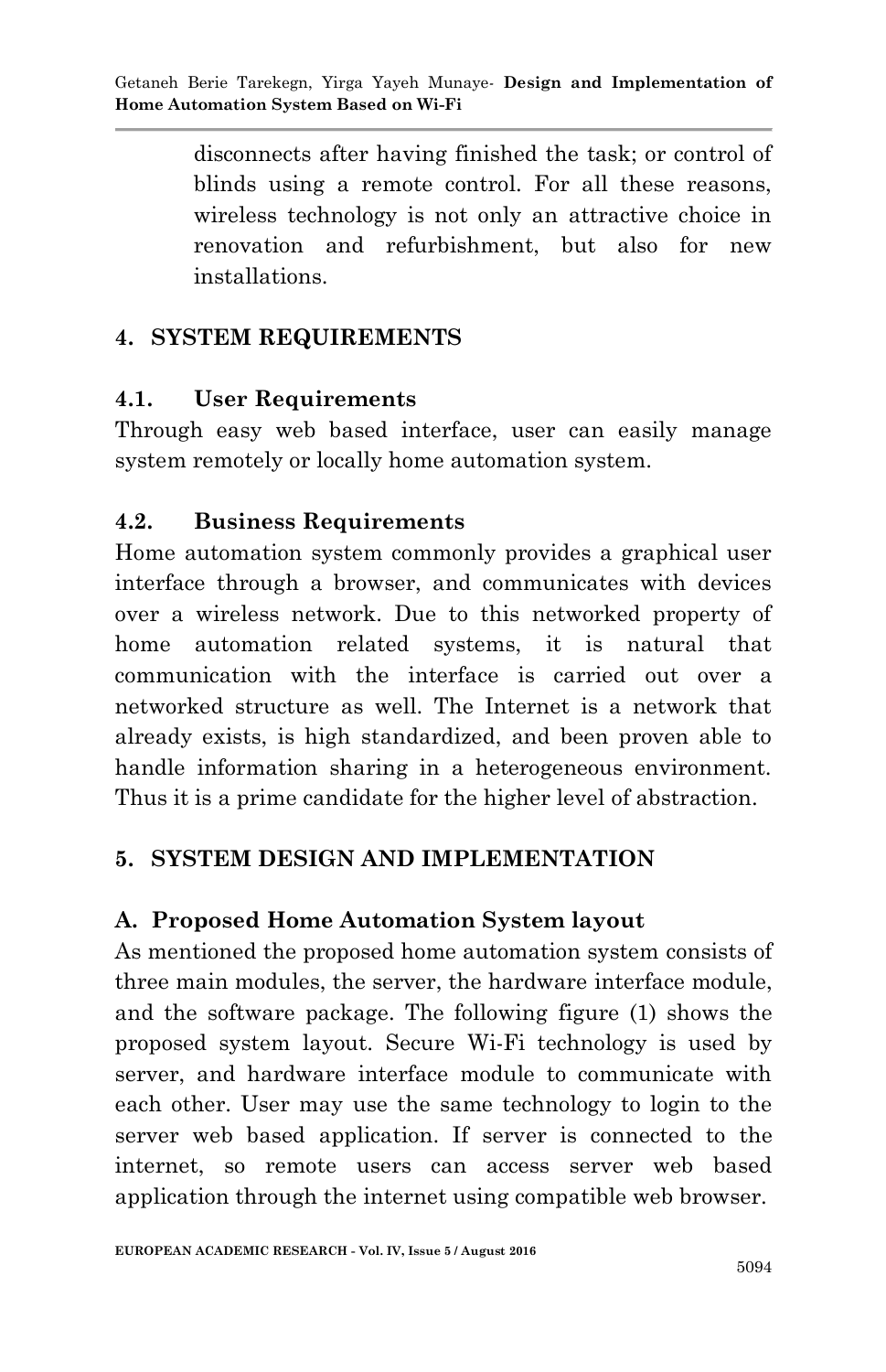

**Figure 1. The proposed home automation system layout**

## **B. Proposed Home Automation System Functions (Home Area Interface)**

The proposed home automation system has the capabilities to control the following:-

### **Appliances namely;**

- Door lock
- Serine
- Lights on/off/dim
- Window shut down

### **Components namely;**

- Light level
- Door status
- Video monitoring
- Motion detection
- Temperature
- Humidity



**Figure 2: - Proposed system use cases**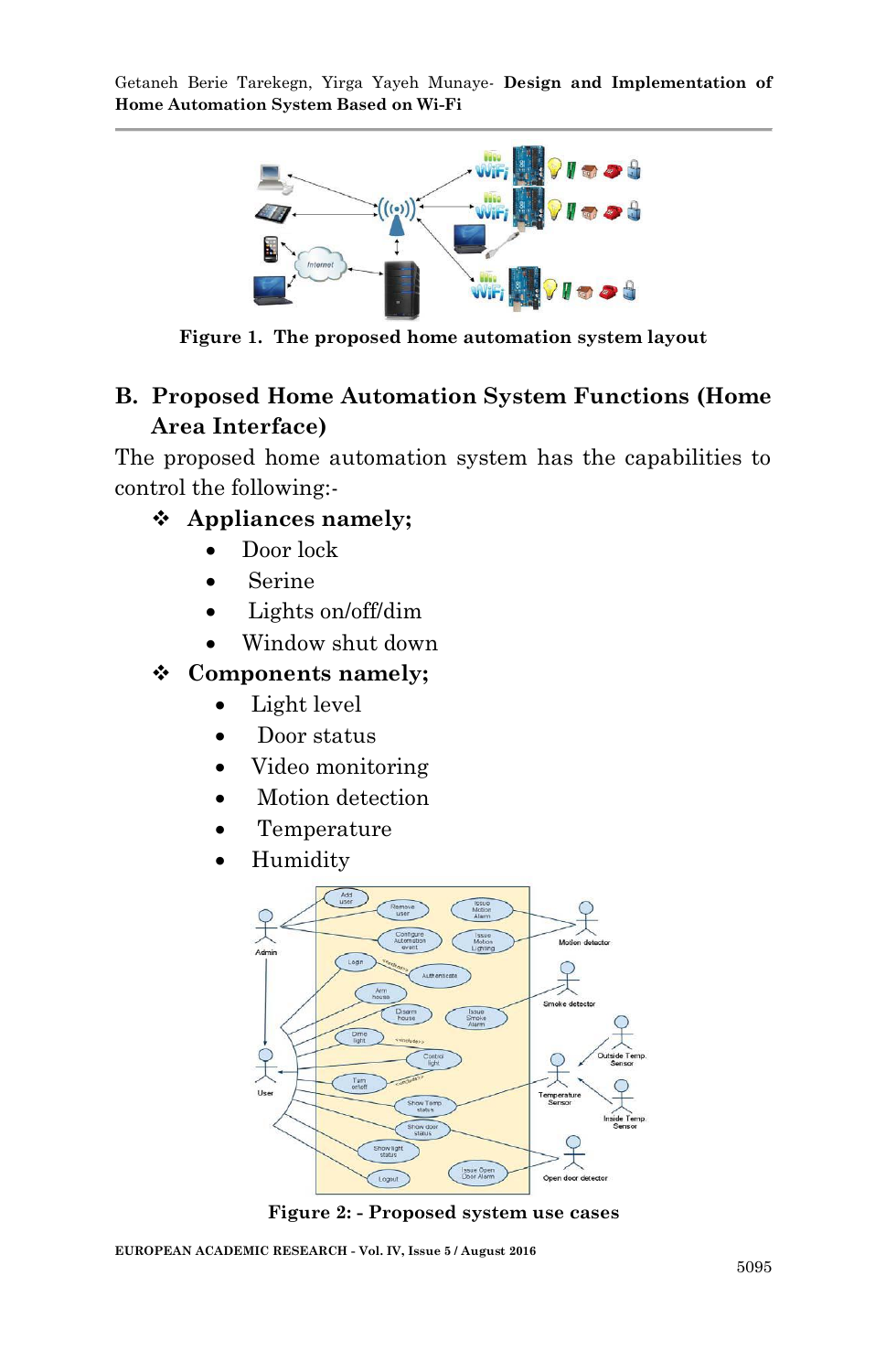### **C. Proposed System of Home Automation System**



### **D. Design and Implementation Constraints**

The Proposed home automation system is implemented using ASP, HTML and CSS. The server application is implemented in ASP.Net, and the embedded hardware interface application shall be implemented using C Processing Language.



**Figure 5: - Overall interface**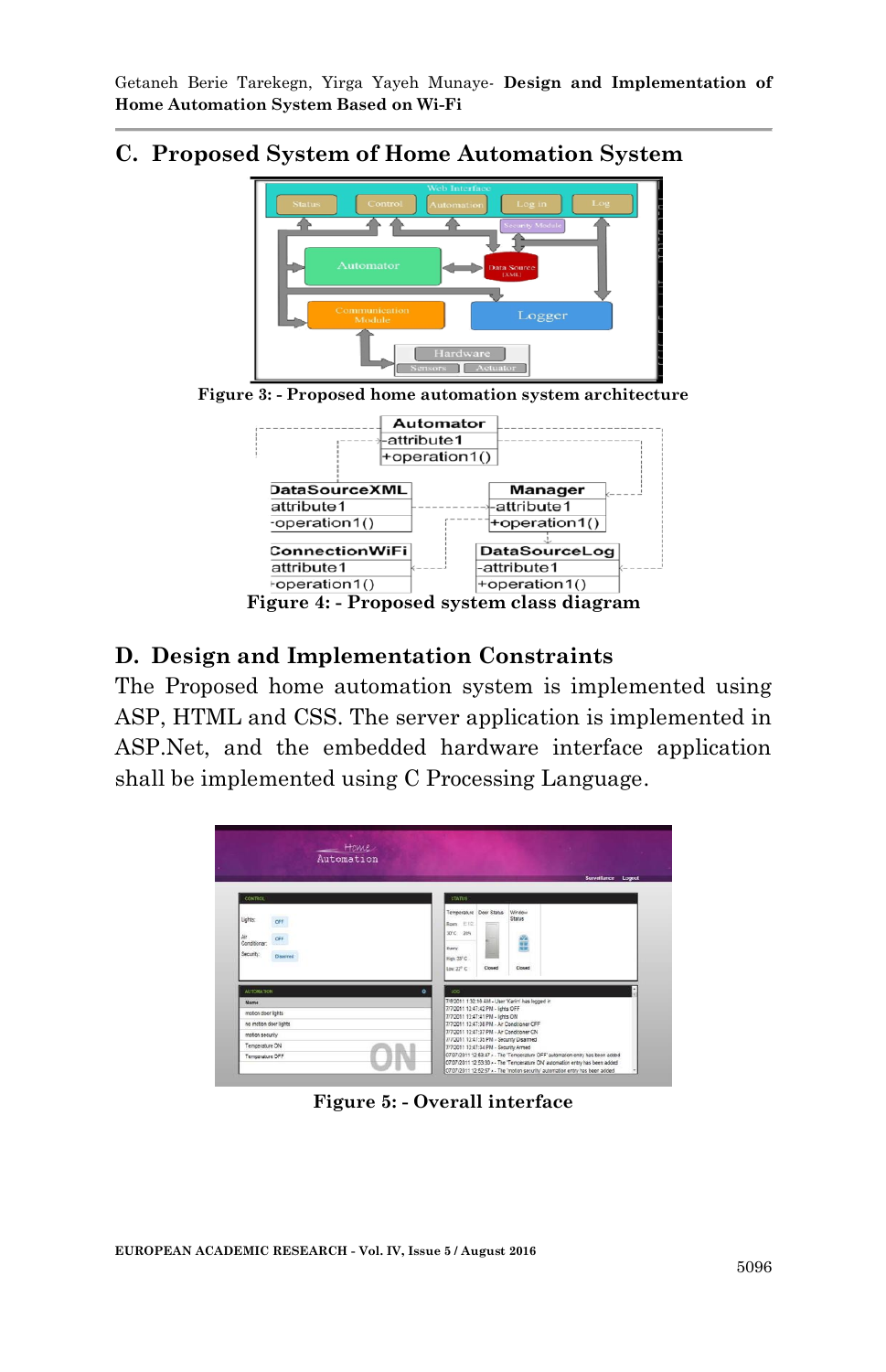

**Figure 6: - Automation interface (system configuration)**

#### **6. CONCLUSION**

This paper proposes a low cost, secure, ubiquitously accessible, auto-configurable, remotely controlled solution.

The approach discussed in the paper is novel and has achieved the target to control home appliances remotely using the Wi-Fi technology to connect system parts, satisfying user needs and requirements. Wi-Fi technology capable solution has proved to be controlled remotely, provide home security and is cost-effective as compared to the previously existing systems.

Hence we can conclude that the required goals and objectives of home automation system have been achieved.

The system design and architecture were discussed, and prototype presents the basic level of home appliance control and remote monitoring has been implemented. Finally, the proposed system is better from the scalability and flexibility point of view than the commercially available home automation systems.

#### **Acknowledgment**

The Authors would like to thank Assosa University by providing full time internet service to do this research and development. And also would like to thank the reviewers for their constructive comments.